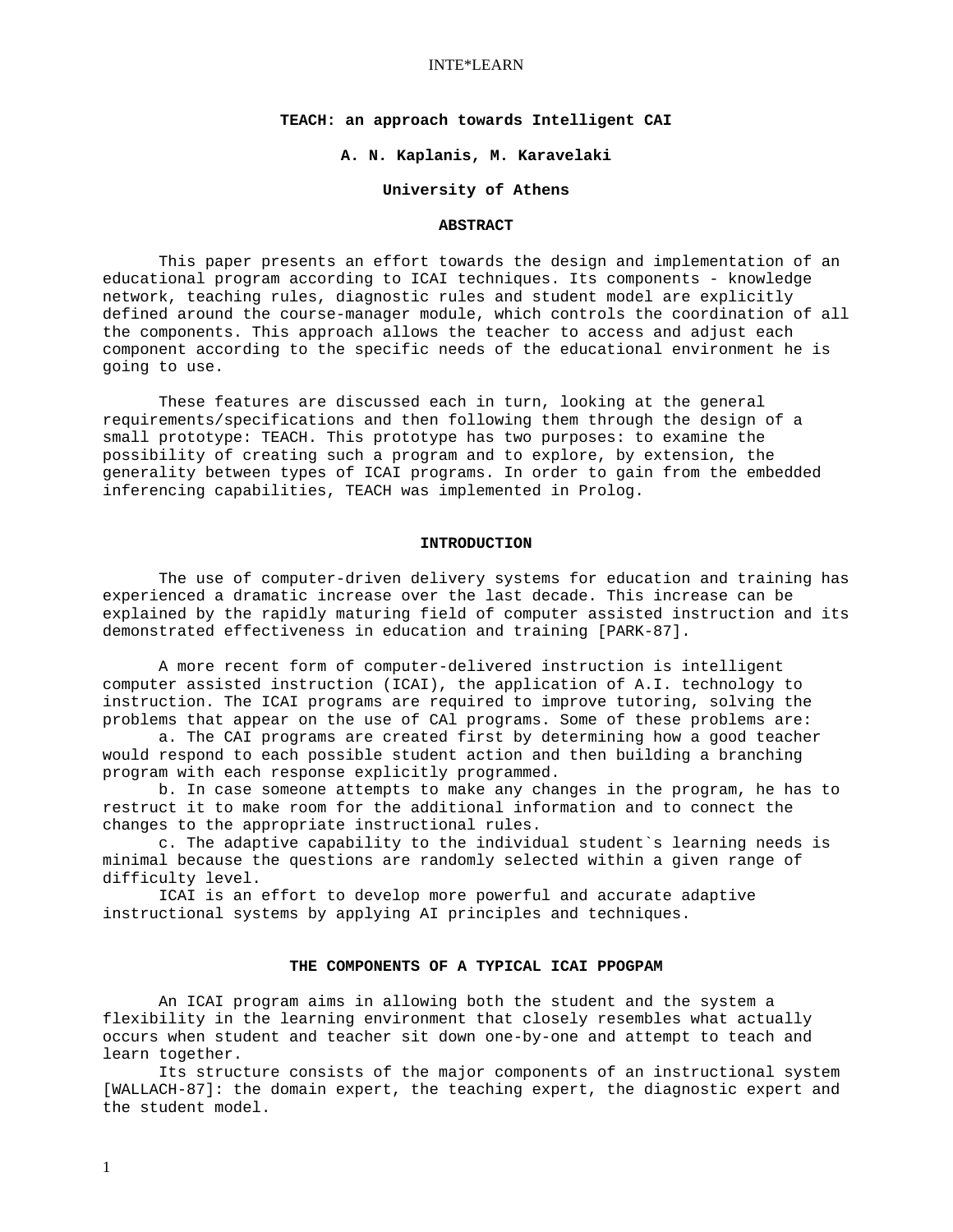The domain expert contains the knowledge (procedural and factual) that the student needs to learn. This knowledge is used to answer student questions in a mixed initiative tutor or to solve problems generated by the teaching expert.

 The diagnostic expert uses rules to analyze student responses. Based on those responses, it makes hypotheses about what knowledqe the student has acquired or what misconceptions the student may have.

 The student model is the model of the student's understanding of the domain knowledge as perceived by the ICAI system.

 The teaching expert selects the appropriate strategy for teaching the student based on the current state of the student model. This includes selecting and presenting new information and posing questions or problems to the student.

## **AN ICAI PROTOTYPE: TEACH**

 Features from the above modules are used for the implementation of an ICAI prototype named TEACH. The major characteristics of TEACH are the following:

\* Provides an environment where individualized instruction is offered.

\* Its structure is based on the modules described above, so that the

modification of each module can be easily performed by a trained teacher.

- \* The domain knowledge consists of first-degree equations.
- \* Incorporates a solver capable of solving any equation.
- \* Provides a limited kind of student answers` analysis.

\* It has been implemented with Turbo-Prolog (version 1.1)

 More analytically, the domain expert contains the knowledge that the student needs to learn and the exercises/problems that are going to be posed to the student. For each exercise the teacher provides the system with a scale of difficulty, an exercise id-number, as well as the body of the equation. The scale of difficulty is necessary for the correct application of the tutoring rules.

 The diagnostic expert contains the diagnostic rules and the solver. This is capable of solving first-degree equations of any form, while the diagnostic rules provide a simplified form of answers' analysis.

 The teaching expert contains the tutoring and therapy rules, needed to form the appropriate strategy according to the particular student. Rules are activated based on information taken from the student model.

 Finally, the student model registers the student behavior, as he solves each exercise presented to him.

 These components are explicitly defined around the course-manager module, which controls their coordination. It consists of a set of inferencing rules, with which it can produce a detailed instructional sequence, defined according to the particular needs of each student.

## **TUTORING SCHEMATA**

 The teachers' classroom decision making can be seen as the implementation of previously planned activities accompanied by a monitoring of classroom events. Deliberate decision-making is activated when monitoring reveals too great a discrepancy between anticipated and actual classroom behavior and is essentially remedial [GOODYEAR-87]. Thus, the main feature of the skilled teachers' knowledge structure is a set of schemata for teaching activities [LEINHARDT-86]. As schema can be named a complex knowledge structure composed of interrelated sets of organized actions.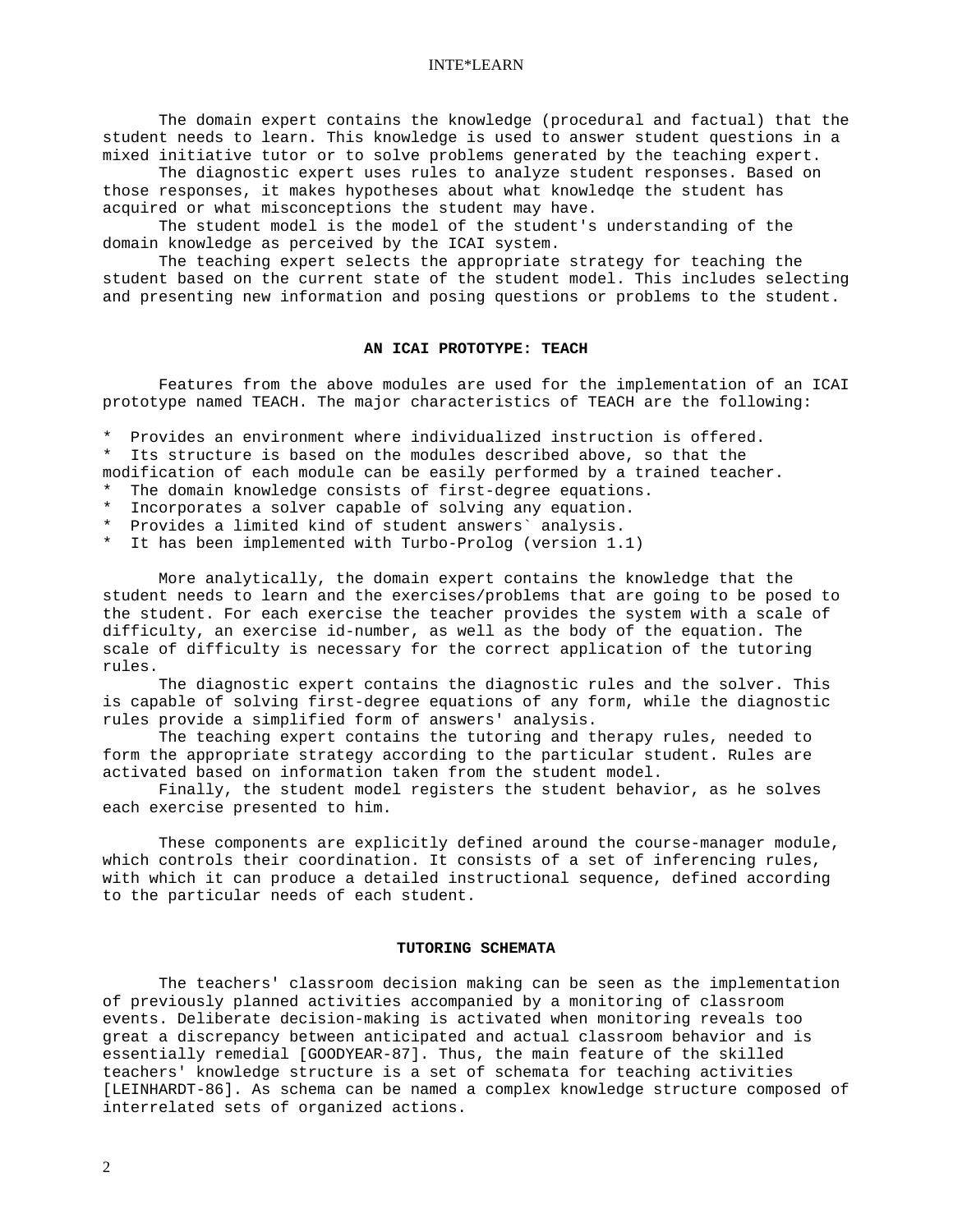The main schemata for the teaching activities, which we also build in our system, are:

 a. Exploration Schema: It aims to explore the parameters collected in the student model and by using the tutoring rules described above to plan the next task.

 b. Task Presentation Schema: This schema is activated when the system/tutor wants to present the material to the student.

 c. Evaluation Schema: This schema is activated after the student's response in order to evaluate his answer.

 d. Remediation Schema: Is responsible to assist to the therapy of the student's misconceptions, by activating the appropriate teaching strategies [WOOLF-87].



Figure 1

In TEACH the function of the above described schemata is implemented according to the following: The exploration schema is responsible to determine what the student knows or does not know. According to this information, the system plans the next task to be presented. In case there are no more tasks, the tutoring session ends, otherwise the task presentation schema is activated and an exercise is presented to the student. The evaluation schema is activated next, to analyze the student`s response and update the student model accordingly. This is fulfilled by using the diagnostic rules and the solver in order to identify misconceptions and mistakes in the responses produced by the student. The teaching process continues until the particular type of misconception does no longer exist and only then the session moves to the next difficulty level.